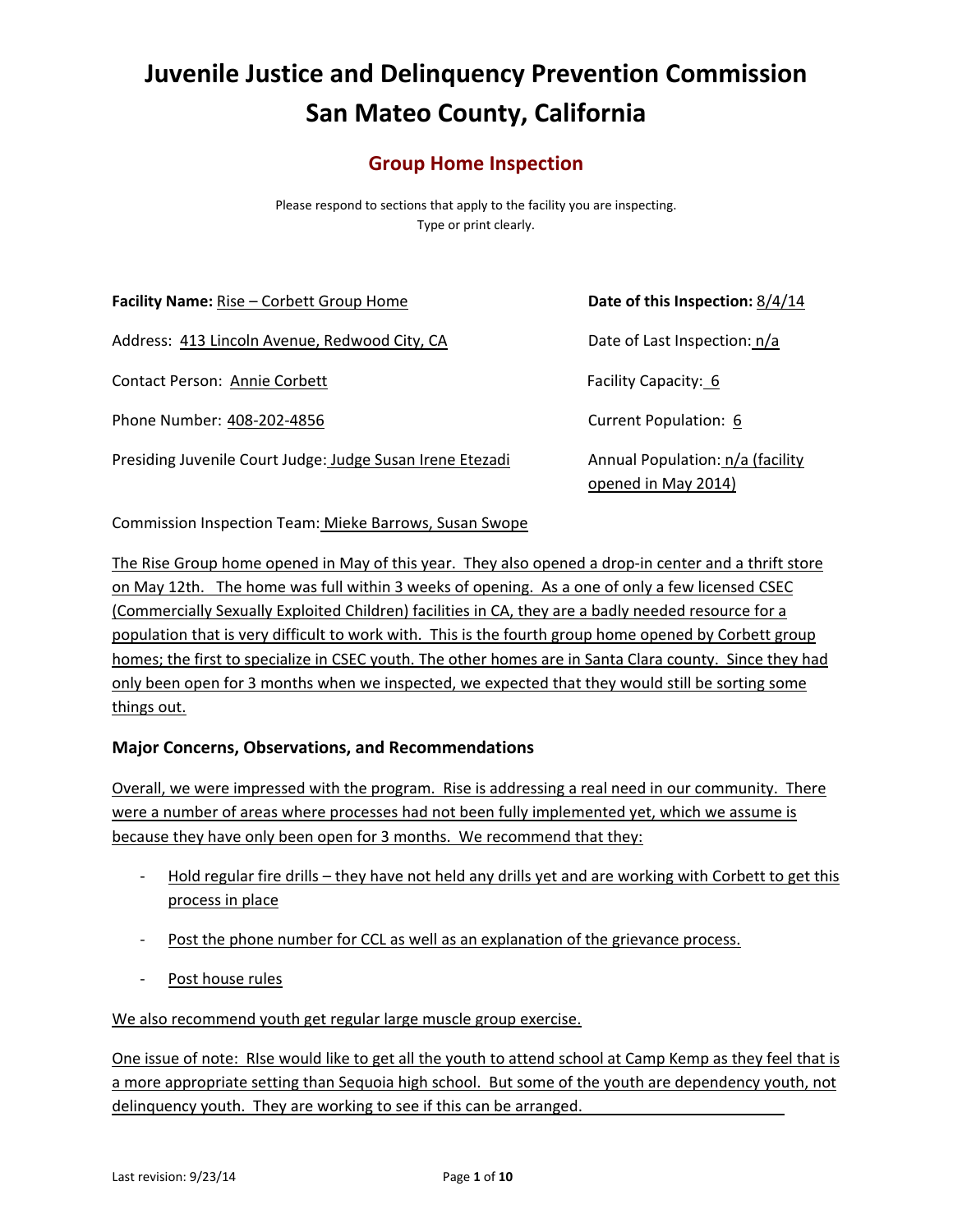**San Mateo County Juvenile Justice and Delinquency Prevention Commission**

| <b>Group Home Inspection Report</b><br><b>Fire Inspection Report:</b>                                                                                                        | $\boxtimes$ Yes $\textsf{I}$ No                     | Date: 5/1/2014                                                                      |                                                                                                                            |
|------------------------------------------------------------------------------------------------------------------------------------------------------------------------------|-----------------------------------------------------|-------------------------------------------------------------------------------------|----------------------------------------------------------------------------------------------------------------------------|
| <b>Health Department Report:</b>                                                                                                                                             | $\overline{\mathsf{Y}}$ es $\boxtimes$ No           | Date: only required for larger facilities                                           |                                                                                                                            |
| <b>Areas Reviewed</b>                                                                                                                                                        |                                                     |                                                                                     |                                                                                                                            |
| <b>Quality of Life:</b><br><b>Physical Plants</b><br>Meals/Nutrition<br><b>Mental Health</b><br>Physical/Dental Health<br><b>Religious Services</b><br>Volunteer Involvement | Programs:<br>Education<br>Substance Abuse<br>Other: | Vocational/Employability<br><b>Community Service</b><br>Individual/Group Counseling | <b>Persons Interviewed:</b><br><b>Minors</b><br>Director<br>Youth Supervisor/Staff<br><b>Food Services Staff</b><br>Other: |
| Visiting<br>Other:                                                                                                                                                           |                                                     |                                                                                     |                                                                                                                            |

#### **General Information**

Stated purpose of facility: Group home for CSEC (commercially sexually exploited children) youth. LBGT youth are a sub focus. Licensed co-ed but only accepting female youth for now. Would like to be able to help transgender youth in future. Can accept both 300 and 600 youth.

Type of operating license: Group home level 12

License number: 415650024

Most recent licensing inspection:  $5/6/14$ 

Rating level: 12

Target population of juveniles: CSEC/LGBT – can accept ages 6-17 but all youth must be within 5 years of each other

Age range of juveniles: current range 14 to 18 years old

Juveniles' home countries: San Mateo, Santa Clara, San Francisco, Sacramento

Will take most youth unless they have severe mental health issues, then they recommend a higher level group home. They are accredited by Council on Accreditation – the County required this.

**Pre‐Plan for Emergencies: Yes No Date of Last Drill:**

Comments: This group home opened in May 2014. They are working with Corbett Group Homes to get fire drills in place but have not had any fire drills yet. Relocation plan is to take youth to the Days Inn or Best Western on El Camino. They don't have any agreement in place with these hotels but would take the youth there.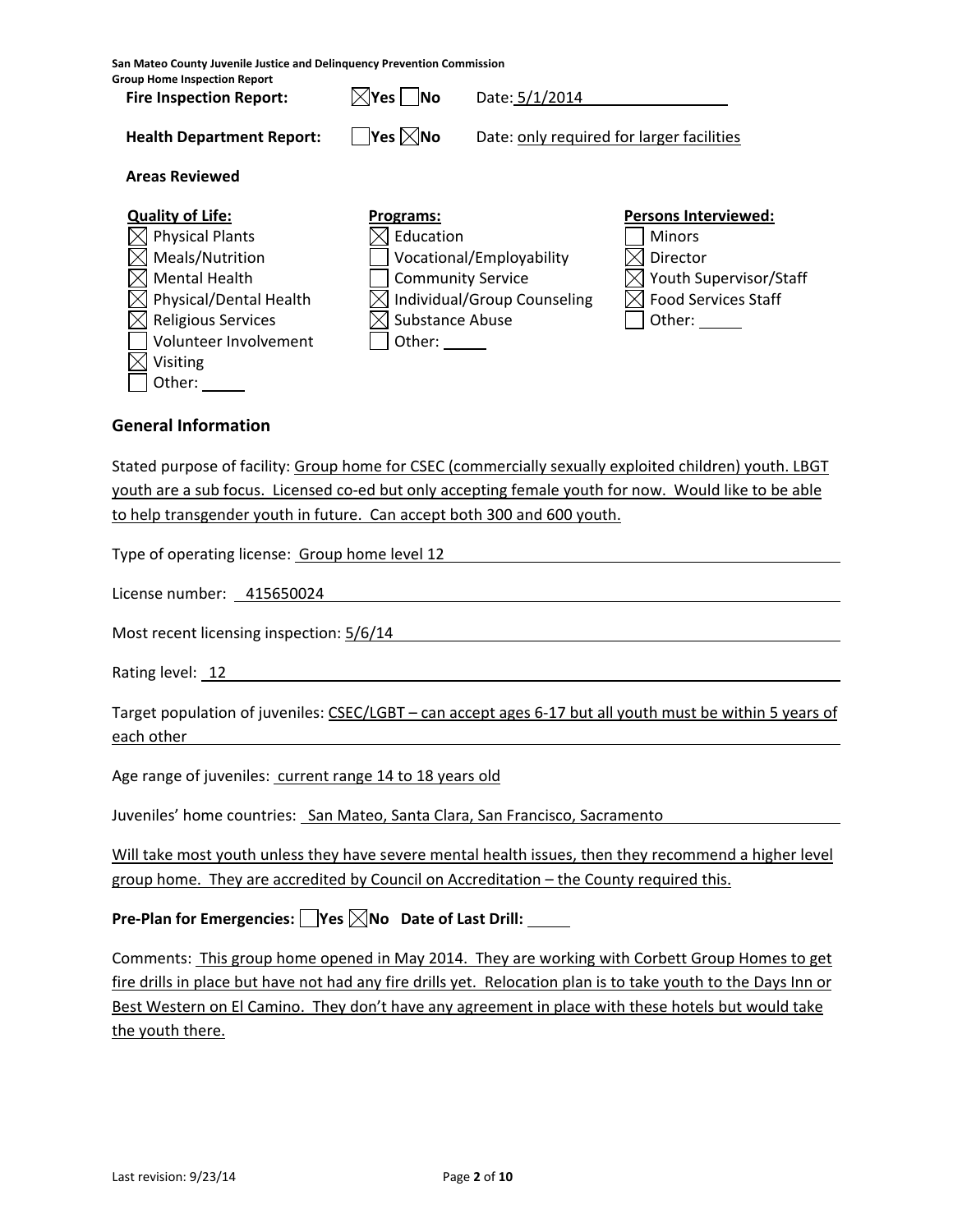# **Staffing**

**Describe staff specialties**: With regard to CSEC experience, one house manager has a BA in social work with 5 years CSEC experience; the other has an MSW with 1.5 yrs CSEC experience.

**Describe staff including numbers, background, ethnicity, language**: Diverse ethnicity. English and Spanish languages spoken. There are 13 staff as required by Level 12 licensing.

**Educational requirements for Staff**: Minimum: High school diploma or GED. Prefer BA in Social Work or Psychology. Also look for CSEC or Domestic Violence experience.

**Training provided for staff**: They follow the GEMS' Victim/Survivor/Leader Curriculum (www.gems‐ girls.org) for 24 hours of CSEC training. Ms. Corbett was personally trained by GEMS' founder Rachel Lloyd, and the rest of the R.I.S.E. Program was trained by a GEM's trainer in June. The model has a leader working with youth who are enmeshed and entrenched in the life of commercial sexual exploitation ‐ bringing them out of that life and helping them evolve into survivors and then thriving as leaders. Staff receive an additional 24 hours of training in Mandated Reporter Training and Therapeutic Crisis Intervention (behavioral management and de‐escalation). Prior to starting at the group home, staff also shadow at another Corbett group home for 24 hours. Staff is getting trained on My Life/My Choice by Lisa Goldblatt Grace, LMFT, which is another survivor led methodology working with CSEC youth.

**Staff to minor ratio:** Awake 1:3 Sleeping 1:3

**How is staff backup handled during grave‐yard shift?:** There is an on‐call schedule that rotates with the other Corbett group homes to aid staff if there is a problem. For staff backup (i.e., if someone is sick or does not show up), there is a schedule of backup shift person for each night. Ms. Corbett and Robert (Smitty) Smith (Chief Program Officer) are secondary backup and one of them is always reachable.

**Describe staff turnover, including frequency and reason**: No turnover yet but they have only been open for 3 months.

**Describe general staff and minor interactions:** They seemed respectful – good interactions. Ms. Corbett said they work to create connections and to know resident's interests and preferences.

Comments They have a spreadsheet that contains contact info and AWOL notification processes for all youth.

I followed up with Ms. Corbett about AWOL Procedure via email and here is her response about their policies with regard to AWOLs and Probation requests:

> Rise/Corbett's policy is to derive ALL notification procedures from Social Workers and Probation Officers. At our regular level 12 Group homes, notification is standard at two hours for youth over age 14, but only if Social Worker and P.O. agrees. IF Social Worker and/or P.O. requires immediate or shorter period of time notification, that's what we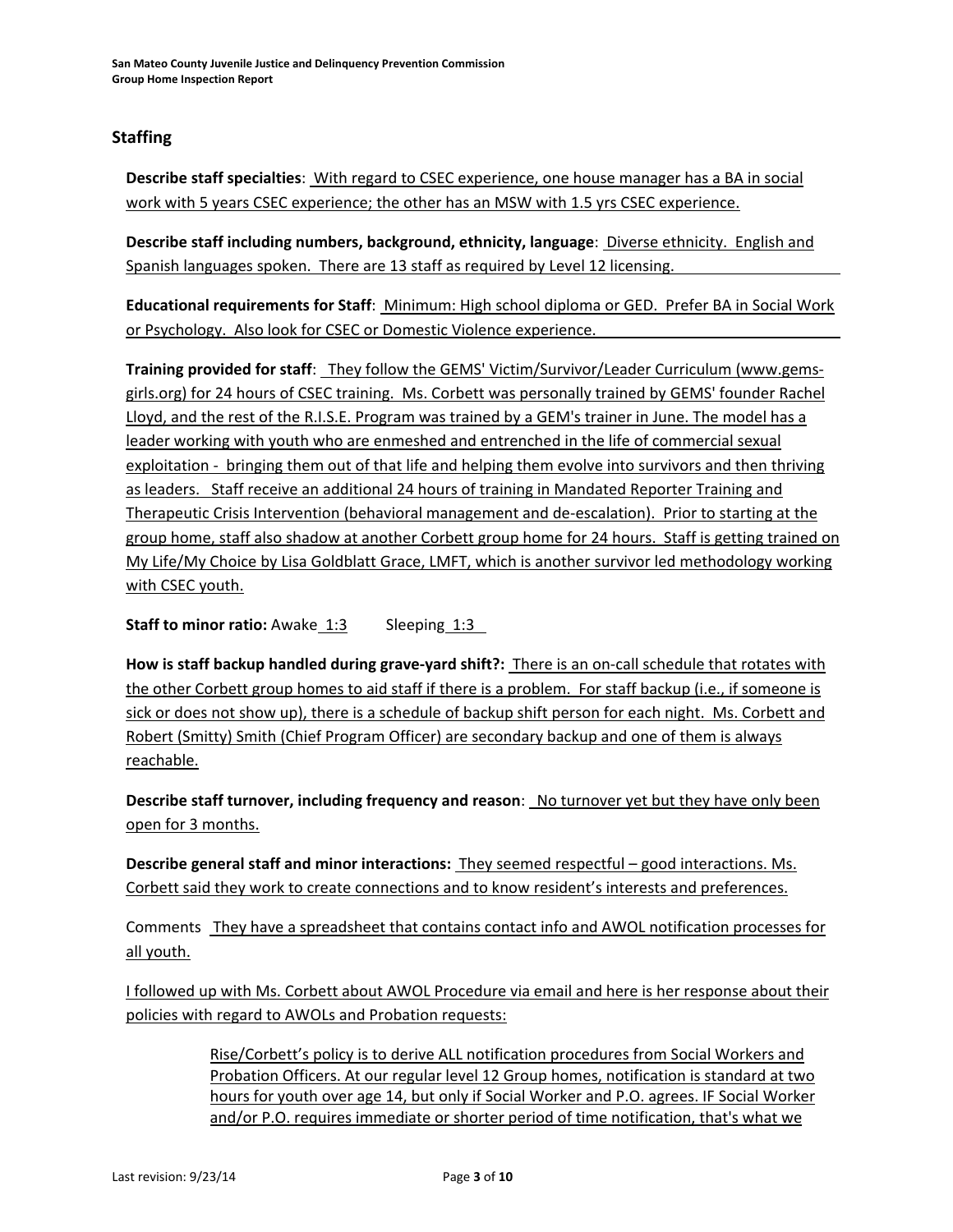adhere to. Every case is different, and we treat every case differently. We have had 18 year olds in placement (regular level 12 GH) who went AWOL, and went notified ASAP due to mental health issues.

Every time they walk out of the house WITHOUT permission, an Incident Report is automatically generated. For example, the Social Worker does not want to call in a youth AWOL for one hour, a youth leaves the facility for 20 minutes without permission and returns, an incident report is automatically generated and held in‐house amongst leadership. The Social Worker would get a report of the "unauthorized absence" but the police would not be notified of AWOL "missing persons". Our internal policy is to generate incident reports on anything of note that occurs with the youth in placement for documentation.

Probation: We enforce ALL Probation requirements above and beyond Social Services as they hold sway over DFCS. We have had many cases where a youth is dual status, and I need to ensure my staff (and the family) completely understand that probation is primary over DFCS orders. For example, even though a family may have approved overnight visits, if the P.O. has taken that privilege away from the youth due to a probation violation, the youth is NOT allowed to have overnight visits until the P.O. approves or that youth can get violated if he/she goes on an overnight.

# **Conditions of Grounds and Building Exterior**

**Give a general description of the property**: Two‐story bright yellow house in residential area. Attractive from the street. It has a good-sized backyard with vegetable garden and some patio furniture.

# **Give a general description of the main facility including housekeeping and sanitation:**

The house was clean, cheerful and comfortably furnished. Walls were painted with decals that have inspirational quotes. Skylights brought in plenty of sunlight.

**Lawns:**  $\boxtimes$ Acceptable Unacceptable: back lawn could use some work

**Playing Fields:** Acceptable Unacceptable: n/a

**Blacktop:**  $\boxtimes$  Acceptable Unacceptable:

**Paint:**  $\boxed{\times}$ Acceptable  $\boxed{\phantom{1}}$ Unacceptable:

**Roof:**  $\boxtimes$ Acceptable Unacceptable:

**Drains and Gutters:** | Acceptable | Unacceptable: could not see

**General Appearance:**  $\boxtimes$  Acceptable  $\Box$  Unacceptable:

# **Condition of Interior of Building**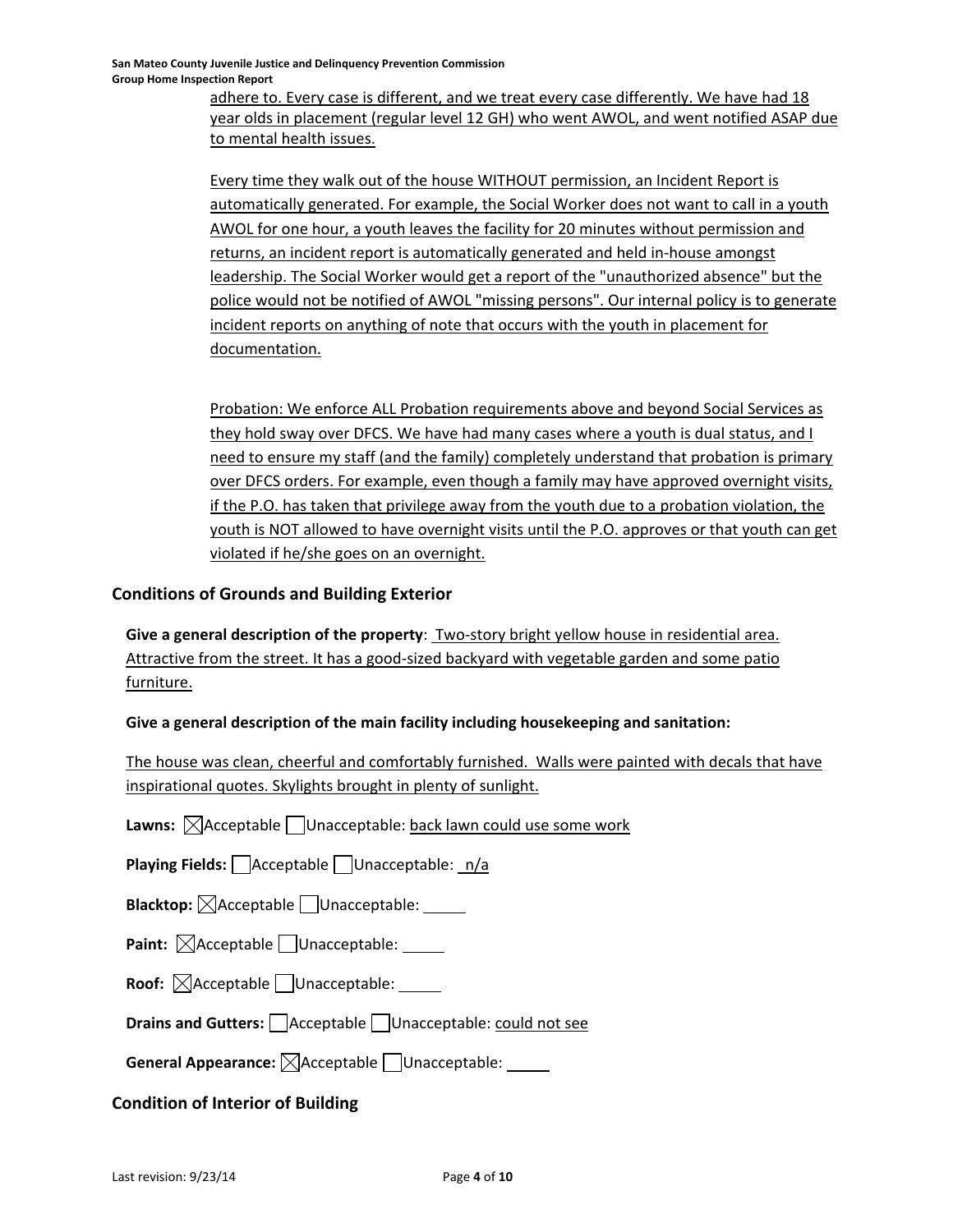**San Mateo County Juvenile Justice and Delinquency Prevention Commission Group Home Inspection Report Walls:** :  $\boxtimes$  Acceptable Unacceptable: Paint: :  $\boxtimes$ Acceptable Unacceptable: \_\_\_\_\_ **Floors:** :  $\boxtimes$ Acceptable Unacceptable: \_\_\_\_\_ **Ceilings:** :  $\boxtimes$  Acceptable  $\Box$  Unacceptable: **Drains:** Acceptable Unacceptable: not observed **Plumbing Fixtures:** Acceptable Unacceptable: not observed **Air Vents/Heating/Windows:** :  $\boxtimes$ Acceptable  $\Box$ Unacceptable: they had some window air conditioners that needed to be installed **Smoke Alarms:**  $\triangle$  Acceptable | Unacceptable: Forgot to check – according to Ms. Corbett: in every bedroom, and the highest peak of the bottom floor and second floor. 8 total **Storage of Cleaning Fluids/Chemicals:**  $\boxtimes$ Acceptable Unacceptable: locked up **Recreation/Sports Equipment:**  $\boxtimes$  Acceptable  $\Box$  Unacceptable: Board games, yoga mats **Hallways Clear/Doors Propped Open:** :  $\boxtimes$  Acceptable  $\Box$  Unacceptable: **Sleeping Rooms:** :  $\boxtimes$ Acceptable  $\Box$  Unacceptable: **Beds:** : ⊠Acceptable □Unacceptable: **Art, Books, Personal Items Allowed in Rooms:** : Acceptable Unacceptable: **Graffiti Present:** :  $\boxtimes$  Acceptable  $\Box$  Unacceptable: none observed **Ample Blankets:** △ Acceptable □ Unacceptable: not observed **Study Area:**  $\boxtimes$  Acceptable Unacceptable: Limited Computer use space for one. A resident was studying at the dining room table. Study area next to the staff office as well. **Adequate Lighting:**  $\boxtimes$  Acceptable Unacceptable: **Temperature:**  $\boxed{\times}$ Acceptable  $\boxed{\phantom{a}}$ Unacceptable: Comfortable **Orientation of Minors**

**What is in intake process for the facility?:**  Staff does a property inventory, reviews the personal rights document (which the youth sign) and reviews the program. Youth get all new bedding (it goes with them when they leave) and an alarm clock. Will take them shopping for clothes and basic needs if necessary.

**Are minors oriented to the house rules and procedures?: Yes No** Explain: Staff sit down with youth and go over program. Some may need more than one orientation. Personal rights are posted.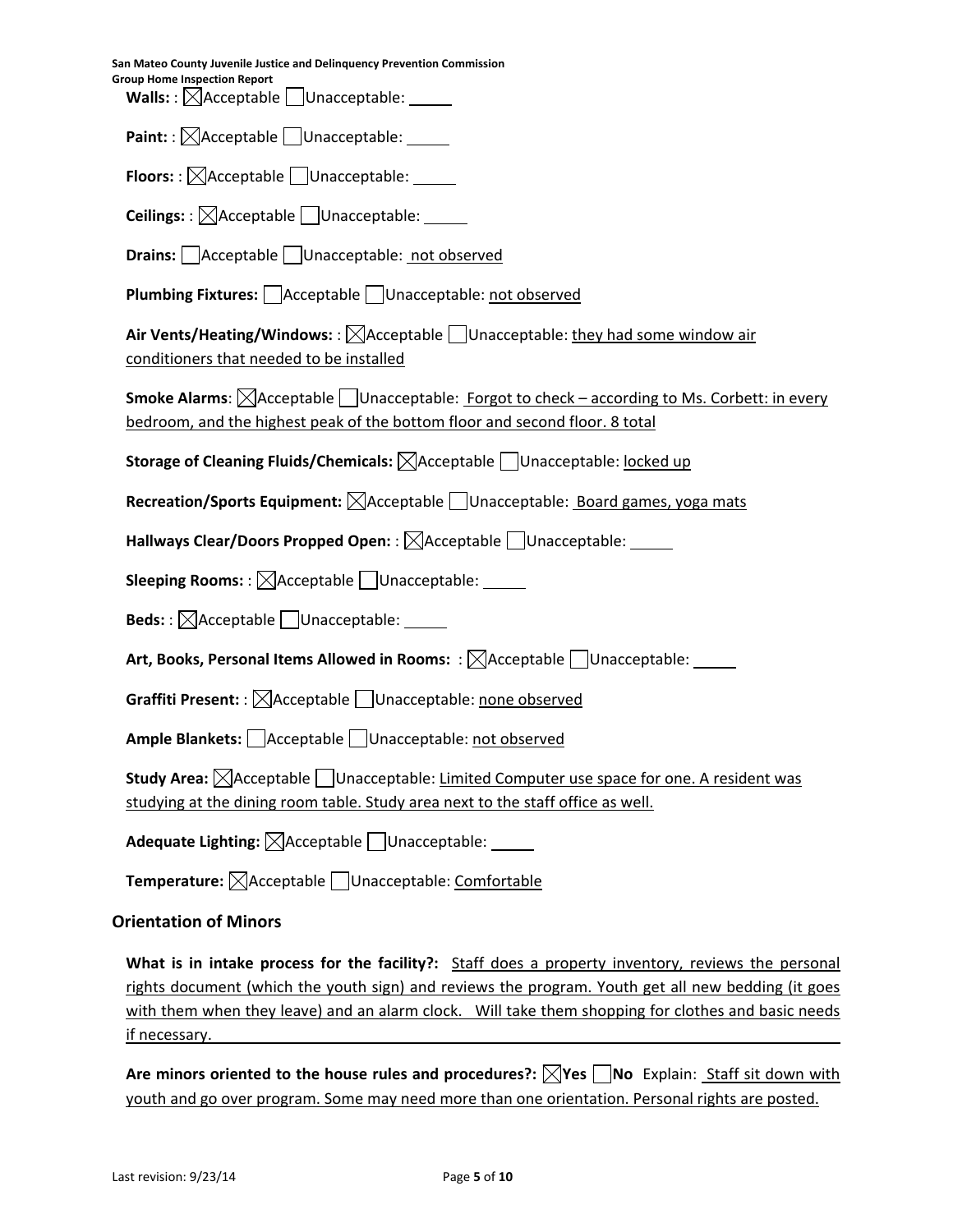**San Mateo County Juvenile Justice and Delinquency Prevention Commission Group Home Inspection Report**

**Are house rules and grievance procedures posted?: Yes No** Explain: Grievance forms are available, but procedure is not posted. The form has space to enter the resolution. A resident submits the form to the house manager as long as the manager is not the subject of the grievance. The grievance is discussed at the Thursday staff meeting and goes up the chain until it is resolved. CCL phone number is not posted, nor are house rules. There are 5 house rules (No recruiting; No weapons in the house; No alcohol or drugs in the house; No sex in the house; No unapproved visitors in the house).

We recommend that Rise post the CCL number, an explanation of the grievance process and the house rules.

**What is in place to ensure that these rules and procedures are understood by minors?:** Rules and procedures are reviewed on intake and residents receive a handbook, but we recommend that they be posted as well .

**Are** clothing and possessions inventoried on arrival and departure?:  $\vert\mathbf{\rangle}\vert$ Yes  $\vert\mathbf{\rangle}$  No

**How are juvenile's clothing and possessions protected or stored?**: They have a locked cabinet for valuables. If they have/find contraband, they will dispose of it or give to social worker/probation officer. Everything that is disposed of is documented.

**Interviewed Minors: Yes No** Details:

#### **Meals/Nutrition**

Kitchen:  $\boxed{\times}$ **Acceptable**  $\boxed{\phantom{\times}}$ Unacceptable: Kitchen is airy, clean and attractive. Groceries are delivered. Residents participate in menu planning.

**Do the youth share in preparation of meals?:**  $\boxtimes$ **Yes**  $\Box$  **No Details: Youth may participate if they** want but they are not required to do so.

**Are meals served family style?: Yes No** Details: in dining room

**Are minors permitted to converse during meals?: Yes No** Details:

**Are staff present and supervising during meals?: Yes No** Details:

**Are weekly menus posted?: Yes No** Details:

**Are servings ample, nutritious, appetizing?: Yes No** Details: did not see

**Weaker minors protected from having food taken from them?: Yes No** Details:

Ms. Corbett says that this is not a problem.

**Are snacks and beverages available?: Yes No** Details: Fruit, milk and juice are always available. Licensing requires fruit and milk.

**How do you meet special nutritional needs?:** Plan menu with youth depending on their needs. They always have a vegetarian dish available.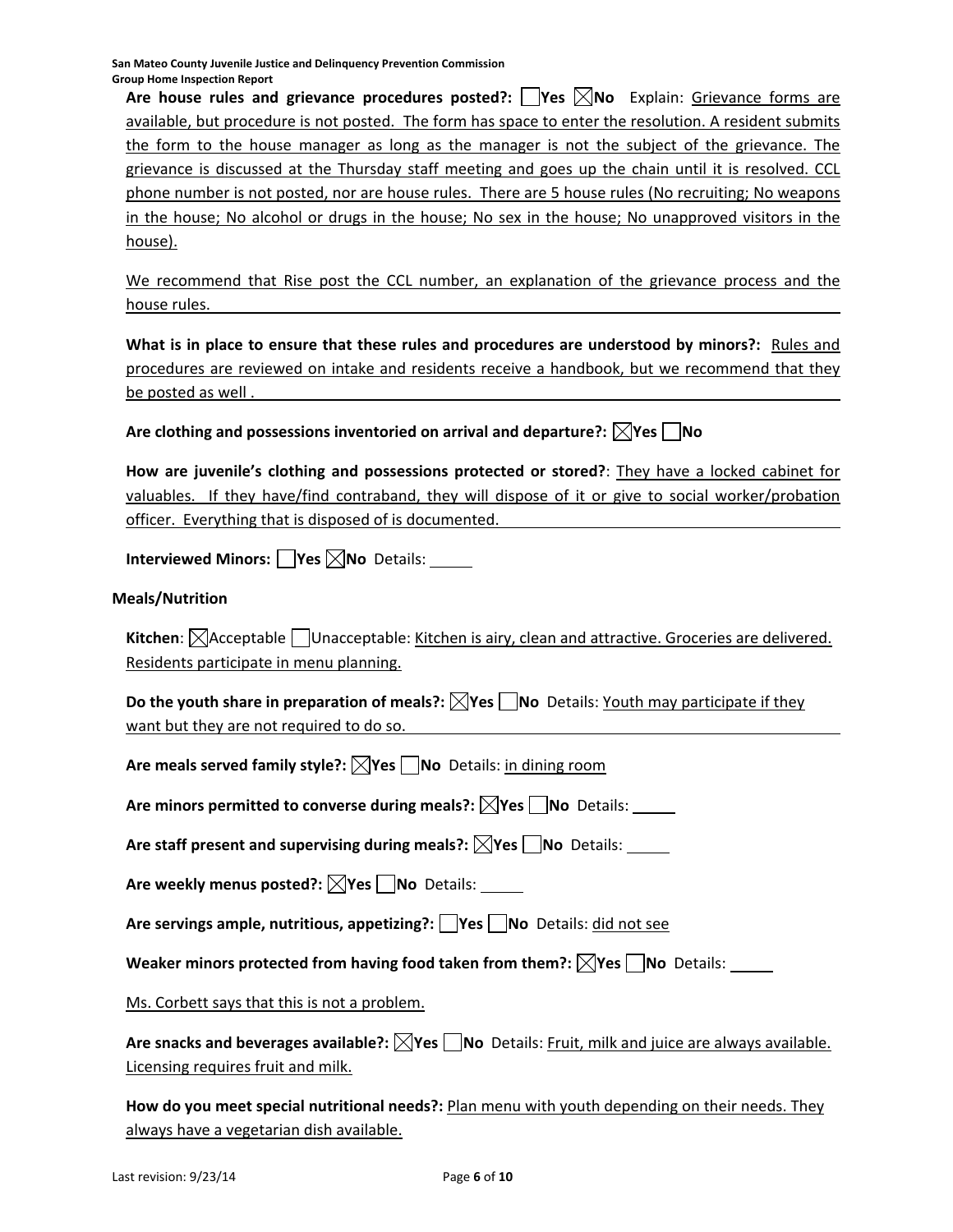**Mealtimes** (no more than 4 hours between meals, breakfast to dinner, without a snack)

#### **Breakfast:** 7 **Lunch:** 1 **Dinner:** 7

Comments: When we were there, lunch was pizza, buffalo wings, milk and juice. They do have a garden that produces corn, tomatoes and zucchini. They cook meals from scratch. Would be nice to see healthier options for lunch.

# **Personal Appearance of Minors**

**Appearance:**  $\boxtimes$  Acceptable Unacceptable:

**Showers** (frequency, privacy, supervised):  $\boxtimes$  Acceptable Unacceptable: \_\_\_\_\_

**Condition of clothing** (clean, fit, etc.):  $\boxtimes$  Acceptable  $\Box$  Unacceptable:

**Clothing appropriate to current weather:**  $\boxtimes$  Acceptable  $\Box$  Unacceptable:

Comments: We were there from 11:30 am to 2:30 pm and three of the residents were sleeping—one in her room and two on living room couches.

### **Programs**

**Recreation** (type, amount, etc.):  $\boxtimes$  Acceptable  $\Box$  Unacceptable: Every weekday, the youth go to the Rise drop-in center from 2pm to 7pm where they have different expressive arts programs. Art of Yoga teaches class 1-2 times a week. They have a schedule of possible events for the weekend, but whether they go depends on the youths' interest. They have gone to festivals at the SM County Event Center, Summer in the City in San Francisco and to the beach in Santa Cruz.

**Exercise** (daily schedule, amount, etc.): Acceptable Unacceptable: Youth can go on walks. We asked about YMCA memberships and they will look into getting these (the other Corbett group homes all have access to YMCA). We recommend youth get regular large muscle group exercise.

**Access to Religious Services:**  $\boxtimes$  Acceptable  $\Box$  Unacceptable: Staff will take them

**Access to Medical Services:**  $\boxtimes$  Acceptable Unacceptable: For emergencies, they go to Sequoia Hospital. For regular medical/dental, they go to Willow clinic in Daly City (it is the sister clinic to one in San Jose where they take youth from the Santa Clara Corbett homes. They have been working to find doctors that take MediCal and are accepting new patients). For eye appointments, they take youth to Eyeclub in San Jose.

**Access to Mental Health Services:**  $\Box$  Acceptable  $\Box$  Unacceptable: Residents continue with their current therapist if they have one. If they don't, Corbett has a therapist on staff.

**Individual Counseling:**  $\boxtimes$  Acceptable  $\Box$  Unacceptable: If youth have a therapist when they arrive, Rise staff will continue to take them there (unless they are too far away, like youth from Sacramento).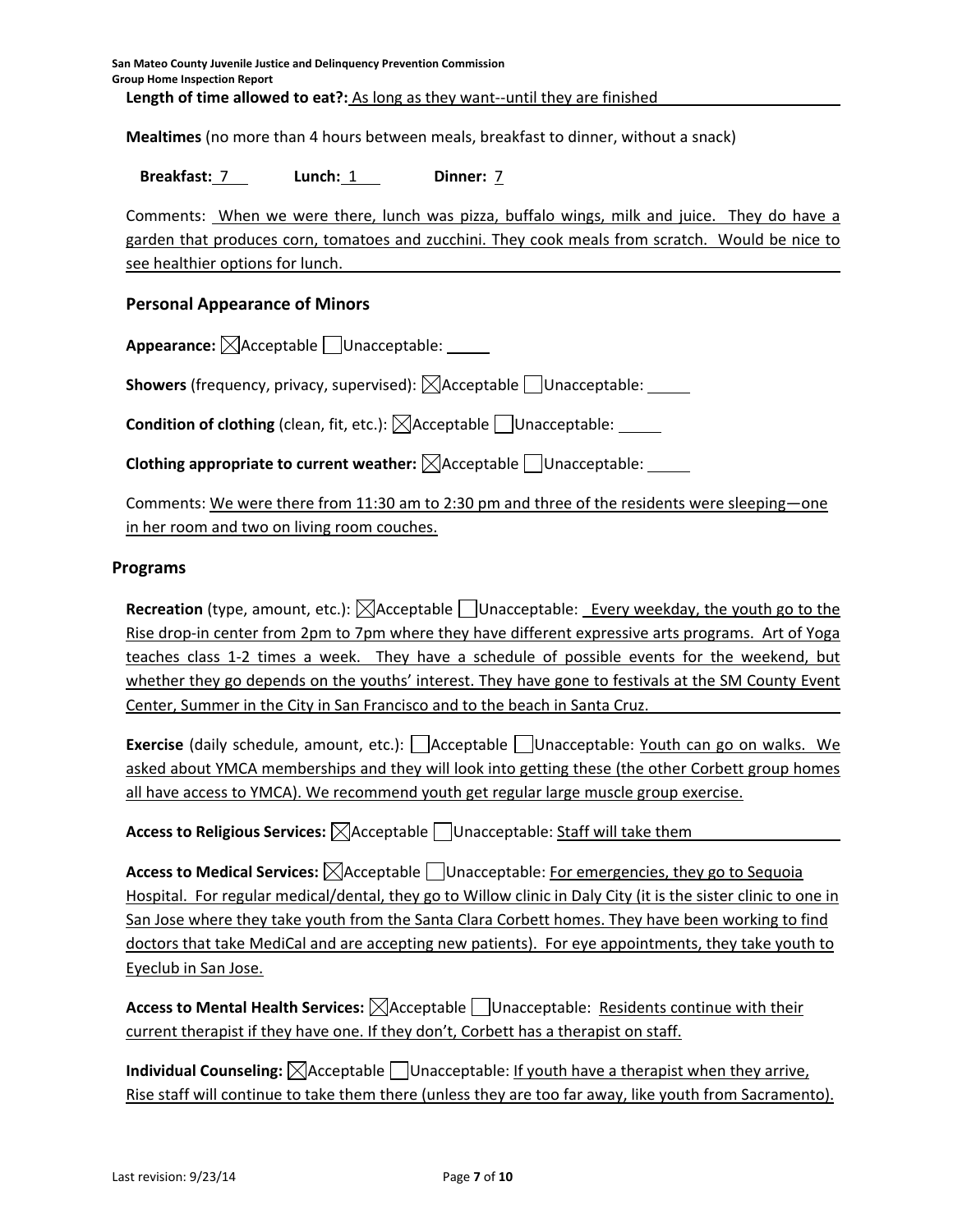**San Mateo County Juvenile Justice and Delinquency Prevention Commission Group Home Inspection Report**

There is a therapist with Corbett that offers services but it sounds like the youth are not enthusiastic about taking advantage of that.

**Group Counseling:**  $\triangle$ Acceptable Unacceptable: At the drop-in center, they have a survivor-led group as well as a therapeutic group led by a social worker. They have an empowerment group meeting at the house every night. House meetings can be called by residents or staff as needed.

**Substance Abuse Counseling:**  $\Box$  Acceptable  $\Box$  Unacceptable: They are looking for an outside program but it is hard to get youth to go if it isn't a condition of probation.

**Victim Awareness Classes:**  $\boxtimes$  Acceptable  $\Box$  Unacceptable: Their program addresses these issues.

**Gang Awareness Classes: Yes No** Details: Looking to do this

**Sexual Harassment Classes: Yes No** Details: not yet

**Parenting Classes: Yes No** Details: not yet

**Vocational Classes: Yes No** Details: did not ask

**Work Program: Yes No** Details: Youth can volunteer at the thrift store associated with the group home. Profit from the thrift store goes to fund social worker and survivor that work at drop in center.

Other: There is a nightly empowerment group to help develop life skills

# **Discipline of Minors**

Describe the discipline process of minors: There are no negative consequences in terms of losing step levels. Any problems are dealt with in group. Peers decide consequences and staff ensures they are reasonable. They may be required to go to a program or excluded from an activity. The outcome depends on the situation. They are not penalized if they go AWOL but welcomed back and supported. Most of these kids have been through many group homes. There are rewards for attending groups and tackling behavioral problems. Rewards are usually gift cards that are spent with staff at a store. They explained that this is a very tough population to work with and this is the approach they have decided to implement.

They will abide by any regulations or consequences mandated by Probation or HSA.

Many group homes will terminate placement and give away the bed after 2 days if a youth runs and has not returned. Rise has an agreement with the county to keep the bed open for 14 days to allow the youth to return. They work to establish rapport with the youth and get them to return to the home. They have had 2 terminations due to extensive AWOL (other counties don't all support the 14 day policy, some only have a 2 day policy).

If one of the youth breaks the rules or has an issue with another youth, they will address it as a peer group.

Comments: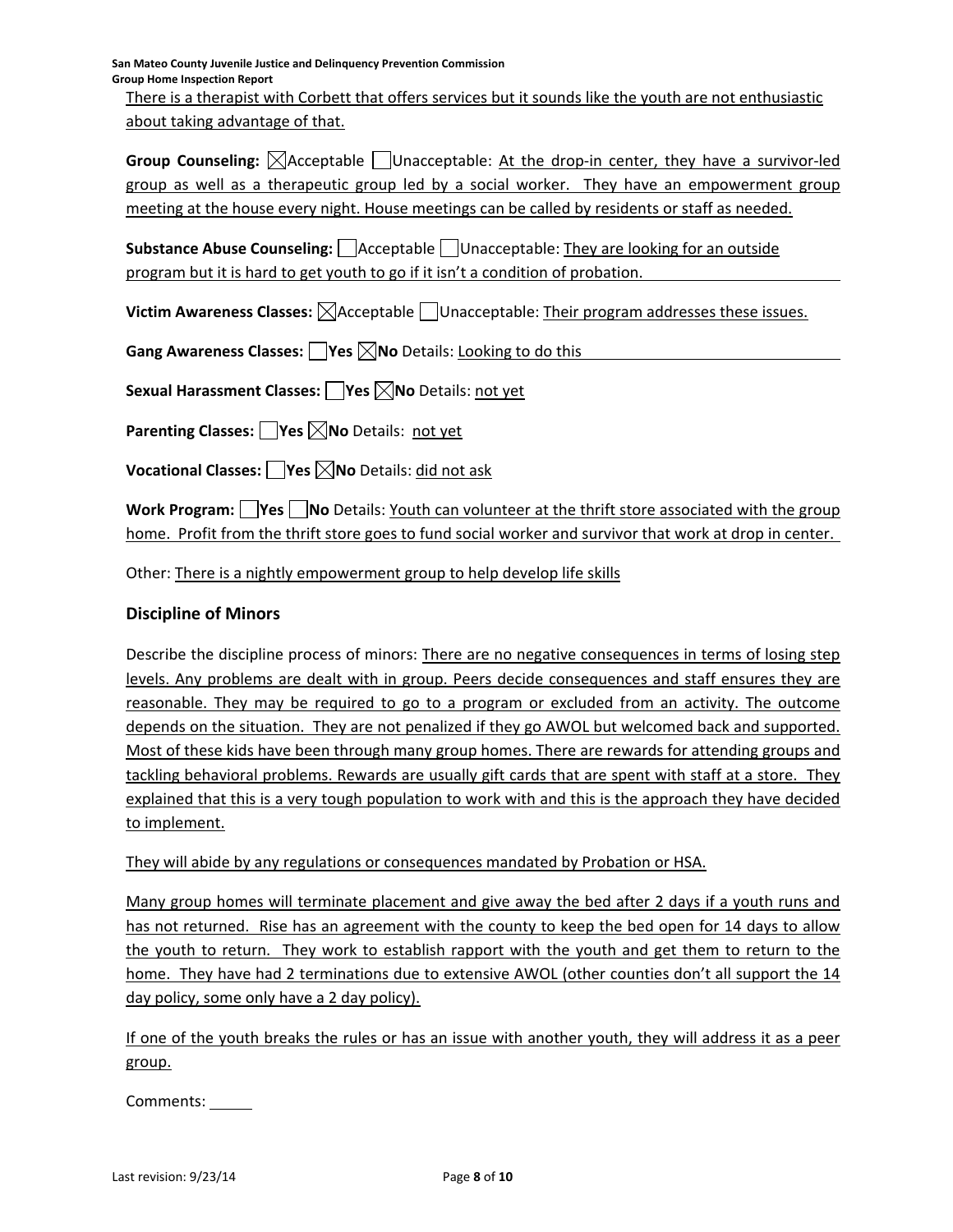#### **Grievances**

**Grievance Process:**  $\boxtimes$  Acceptable  $\Box$  Unacceptable: Grievance forms are available to the youth. They are handled by staff and either addressed directly with youth or brought to weekly staff meetings. The process is fine, but we would like to see the process posted – along with information about contacting CCL.

**Number of grievances this year:** 0 (they have been open for 3 months)

**Trends and/or Comments:**

### **Correspondence / Telephone**

**Access US Mail?: Yes No** Details: They use the main office address. Access is only curtailed based on a social worker or probation officer request.

**Postage Free?:**  $\boxed{\times}$ Yes  $\boxed{\phantom{\times}}$  No Details: Residents are provided with stamps and envelopes

**Incoming/Outgoing Mail (Screened? Confidential?): Yes No** Details: Should only be screened if there is a court order. There was some confusion on this so we encourage that all staff be made aware of the process.

**Access to Telephone?:**  $\bigtimes$  **Yes**  $\bigcap$  **No** Details: They have to request it. Staff will check contact list to make sure person is on approved list. Each phone call limited to 10 minutes (they can make multiple calls).

#### **Visiting**

**Visiting Schedule:** no set schedule

**Do all minors have access to visitation?: Yes No** Details: Visits may be supervised or unsupervised based on court order. Visitors must be approved.

**Under what circumstances would visitation be restricted?:** Only if youth would not be safe – if, for example, the youth was very volatile at the time visit is supposed to happen. Thus far, only social workers, lawyers or CASAs have visited any of the residents.

**Are visitation logs kept?: Yes No** Details:

**Adequate Space:** Acceptable Unacceptable: there is no private space in the house – only in the backyard. They had hoped to have an office with door but had to remove door due to safety regulations (one of the exits from the house was through the office). Alternatively, the resident and visitor can go for a walk.

**Staff Supervision:**  $\boxtimes$  Acceptable  $\Box$  Unacceptable: Only if required by court or PO.